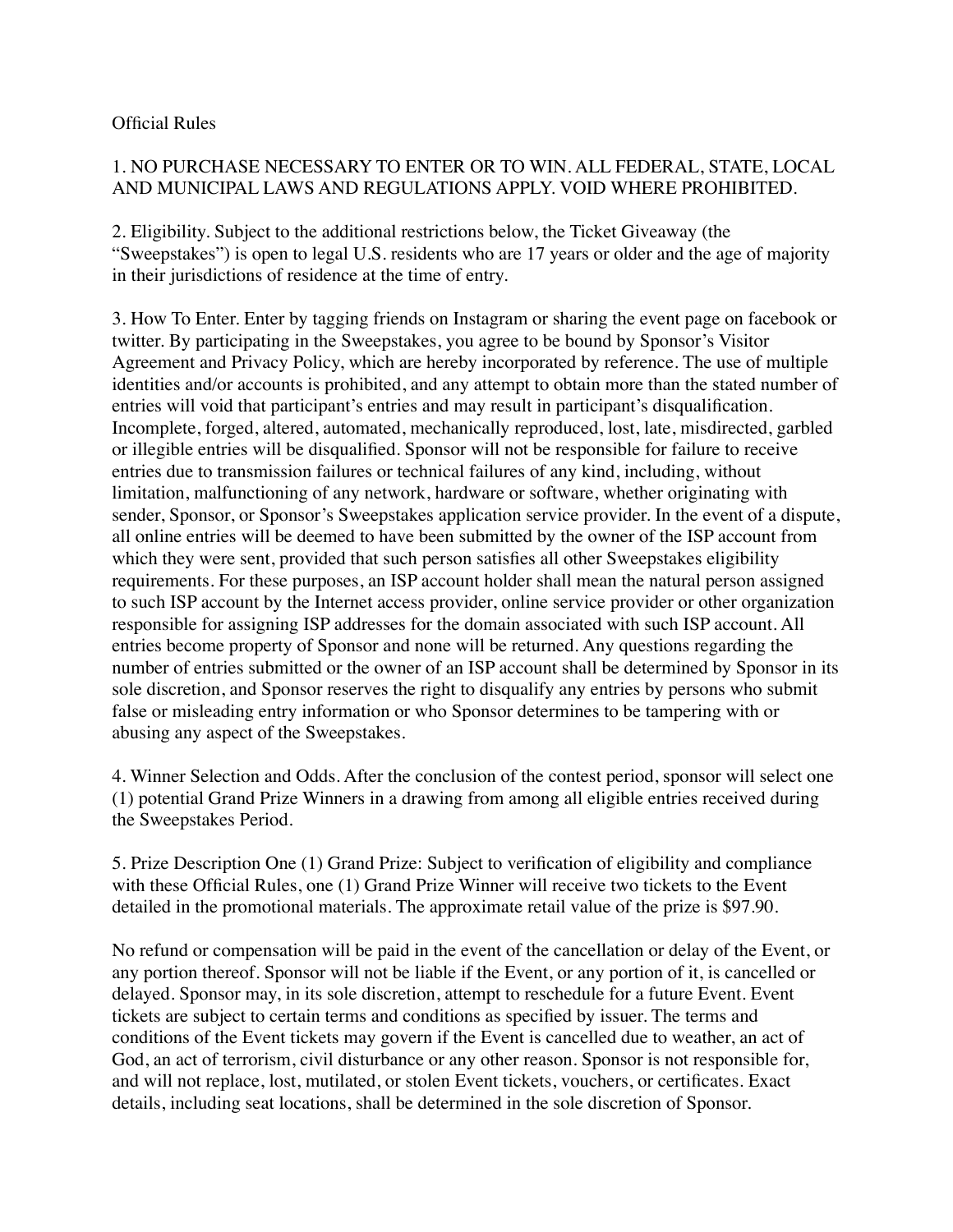6. Winner Notification and Acceptance. Potential winners will be notified after the conclusion of the Sweepstakes Period at the telephone number, email address or social media account submitted. In order to claim the prize, the potential winner must respond to Sponsor's notification within forty-eight (48) hours of notice or attempted notice and confirm they will be able to attend the event. Sponsor's inability to reach a potential winner after a reasonable (as solely determined by Sponsor) effort has been made, the failure of a potential winner to timely respond to a prize notification, the return of any prize notification as undeliverable, the inability of winner and his/ her guest to travel within the time period specified by Sponsor, and/or a potential winner's failure to comply with any term or condition of these Official Rules may, in Sponsor's sole discretion, result in the potential winner's disqualification and the selection of a substitute winner by a random drawing from among all remaining eligible entries received during the Sweepstakes Period. Sponsor will conduct up to three (3) alternate drawings, after which the prize will remain unawarded. A PARTICIPANT IS NOT A WINNER OF ANY PRIZE UNLESS AND UNTIL SPONSOR HAS COMPLETED ITS VERIFICATION OF PARTICIPANT'S ELIGIBILITY. A winner may waive the right to receive a prize. Prizes are non-assignable and nontransferable and cannot be redeemed for cash. No substitutions allowed by winner. Prizes and individual components of prize packages are subject to availability. Sponsor reserves the right to substitute prizes or components of prize packages with a prize or component of equal or greater value. Winner is solely responsible for reporting and payment of any taxes on a prize. Prizes not won and claimed by eligible winners in accordance with these Official Rules will not be awarded and will remain the property of Sponsor.

7. Publicity. Except where prohibited, acceptance of any prize constitutes the winner's irrevocable consent to the publication or other use by Sponsor and its licensees of his or her name, biographical information and likeness in any media, including the Internet, for any commercial, publicity or promotional purpose, without limitation, review or approval, or additional compensation.

8. Participation. By participating, participants agree to be bound by these Official Rules and the decisions of Sponsor and any Sweepstakes judges or administrators selected by Sponsor, which are final and binding in all respects. Sponsor reserves the right to disqualify persons found tampering with or otherwise abusing any aspect of this Sweepstakes as solely determined by Sponsor. In the event the Sweepstakes is compromised a virus, non-authorized human intervention, tampering or other causes beyond the reasonable control of Sponsor which corrupt or impair the administration, security, fairness or proper operation of the Sweepstakes, Sponsor reserves the right in its sole discretion to suspend, modify or terminate the Sweepstakes. Should the Sweepstakes be terminated prior to the stated expiration date, Sponsor reserves the right to award prizes based on the entries received before the termination date. Proof of sending or submission of an entry will not be deemed proof of receipt by Sponsor.

9. Release. BY PARTICIPATING IN THE SWEEPSTAKES, EACH PARTICIPANT AGREES TO FULLY RELEASE, FOREVER DISCHARGE AND HOLD HARMLESS SPONSOR, CLTURE LLC, ADVERTISING/PROMOTION AGENCIES, AND PRIZE SUPPLIERS AND EACH SUCH COMPANY'S OFFICERS, DIRECTORS, EMPLOYEES, AGENTS, REPRESENTATIVES, AND SUCCESSORS AND ASSIGNS (COLLECTIVELY, THE "RELEASED PARTIES") FROM AND AGAINST ANY CLAIMS, COSTS, LIABILITIES,